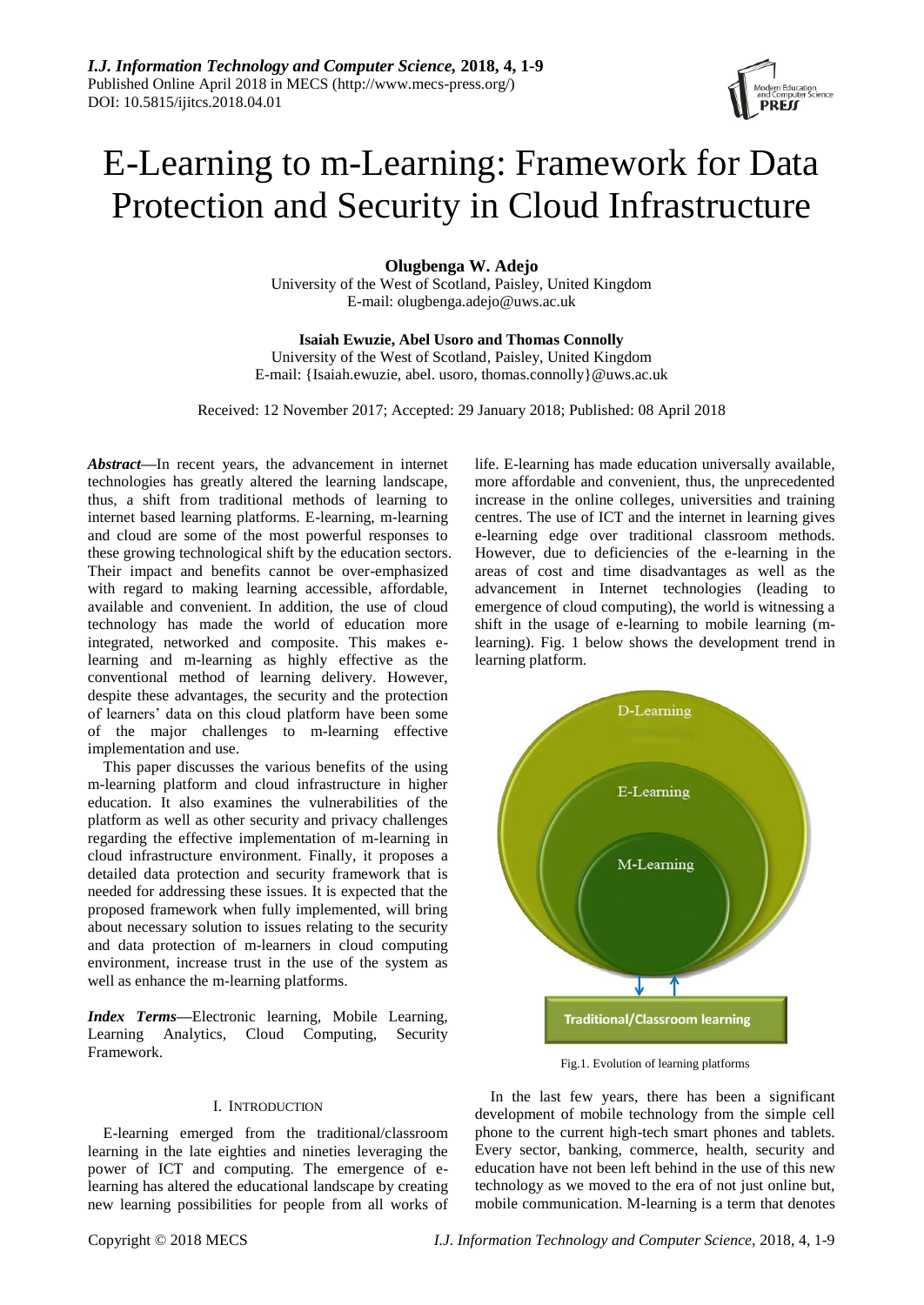the delivery of learning materials and other content through the use of mobile devices that can easily be accessed anywhere in the world [1] and at present many further and higher educational institutions are using it.

The term mobile learning refers to learning activities that can take place in multiple locations and at any time with various types of small portable devices such as smartphones, laptops, netbooks, tablets, personal digital assistants (PDAs), MP3/MP4 and other handheld devices such as video player, PSP, Nintendo [2]. M-learning can be used to access documents or document libraries for quizzes and assignment participation in lesson and tutorial, watch education video and live lecture broadcasts, contribute to forums as well as exhibit student work. Furthermore, countries such as the United Kingdom, Austria, Slovenia, Italy, Greece and Croatia, have incorporated game-based learning to target young audience [3].

A deep look into the operation of the m-learning shows that it naturally emerges from the e-learning method. In fact, there have been several examples of the use of elearning in m-learning technologies; however, the main advantage of m-learning over e-learning is the unrestricted availability of information irrespective of time and environment [4]. In a study by [4] a tabular comparison of the major differences between e-learning and m-learning was given as shown below in Table 1 and 2.

Table 1. Differences between e-learning and m-learning (Adapted from Korucu et al., 2011)

| e-learning          | m-learning                                  |
|---------------------|---------------------------------------------|
| Computer            | Mobile                                      |
| Bandwidth           | GPRS, G3, Bluetooth                         |
| Multimedia          | Objects                                     |
| Interactive         | Spontaneous                                 |
| Hyperlinked         | Connected                                   |
| Collaborative       | Networked                                   |
| Media-rich          | Lightweight                                 |
| Distance learning   | Situated learning                           |
| More formal         | Informal                                    |
| Simulated situation | Realistic situation                         |
| Hyperlearning       | Constructivism, situationism, collaborative |

Table 2. Differences between e-learning and m-learning (Adapted from Korucu et al., 2011)

|                       | <b>E-learning</b>                                  | <b>M-Learning</b>                                                       |  |  |  |
|-----------------------|----------------------------------------------------|-------------------------------------------------------------------------|--|--|--|
| Aim                   | For in-depth knowledge about a subject             | Quick accessibility and Knowledge transfer when<br>needed               |  |  |  |
| Approach              | Formal learning                                    | More flexible and informal than e-learning. Allow<br>more freedom       |  |  |  |
| <b>Medium</b>         | Desktops or Laptops                                | Mobile devices-Phone, tablet, PDA                                       |  |  |  |
| Accessibility by user | Limited to where there is internet and<br>static   | Anywhere, No geographical boundaries                                    |  |  |  |
| Design                | Detail information and more media<br>interactivity | Sometimes the information may not be detailed<br>but bite-sized modules |  |  |  |
| <b>Retention</b>      | Varied                                             | High due to level of accessibility on the go                            |  |  |  |
| Cost                  | High cost of acquisition of desktop or<br>laptop   | Mid-range cost, affordable by many                                      |  |  |  |

However, one crucial issue that urgently needs to be addressed as we move deep into m-learning is the security challenge of it use in cloud infrastructure as well as vulnerability of major technologies (mobile devices) as well as the network system to different forms of attack.

This paper however, propose a data protection and security framework for m-learning that can be used within cloud infrastructure with enhance protection cutting across all the three components -the devices, the network and the cloud infrastructure. The rest of the paper presents benefits of m-learning to higher education, cloud computing concepts, the use of cloud computing in HE, challenges and dangers inherent in the use of cloud infrastructures in HE, the proposed data protection and security architecture; and conclusion and areas for further research.

# II. BENEFITS OF M-LEARNING TO HIGHER EDUCATION

Mobile learning is being used in support of traditional learning in HE, blended education as well as in distance learning [4]. The benefits of its use are numerous and include

- a) Adequate engagement of young learners any place, any time thus, no geographical boundaries.
- b) The technology contributes to combating the digital divide as most people have access to phone unlike computer or desktop
- c) Portability- the tablet, smartphone, PDA can be easily used and carry anywhere unlike laptop or desktop as such, students can have access to material unrestricted as well as not limited to classroom space and time for learning.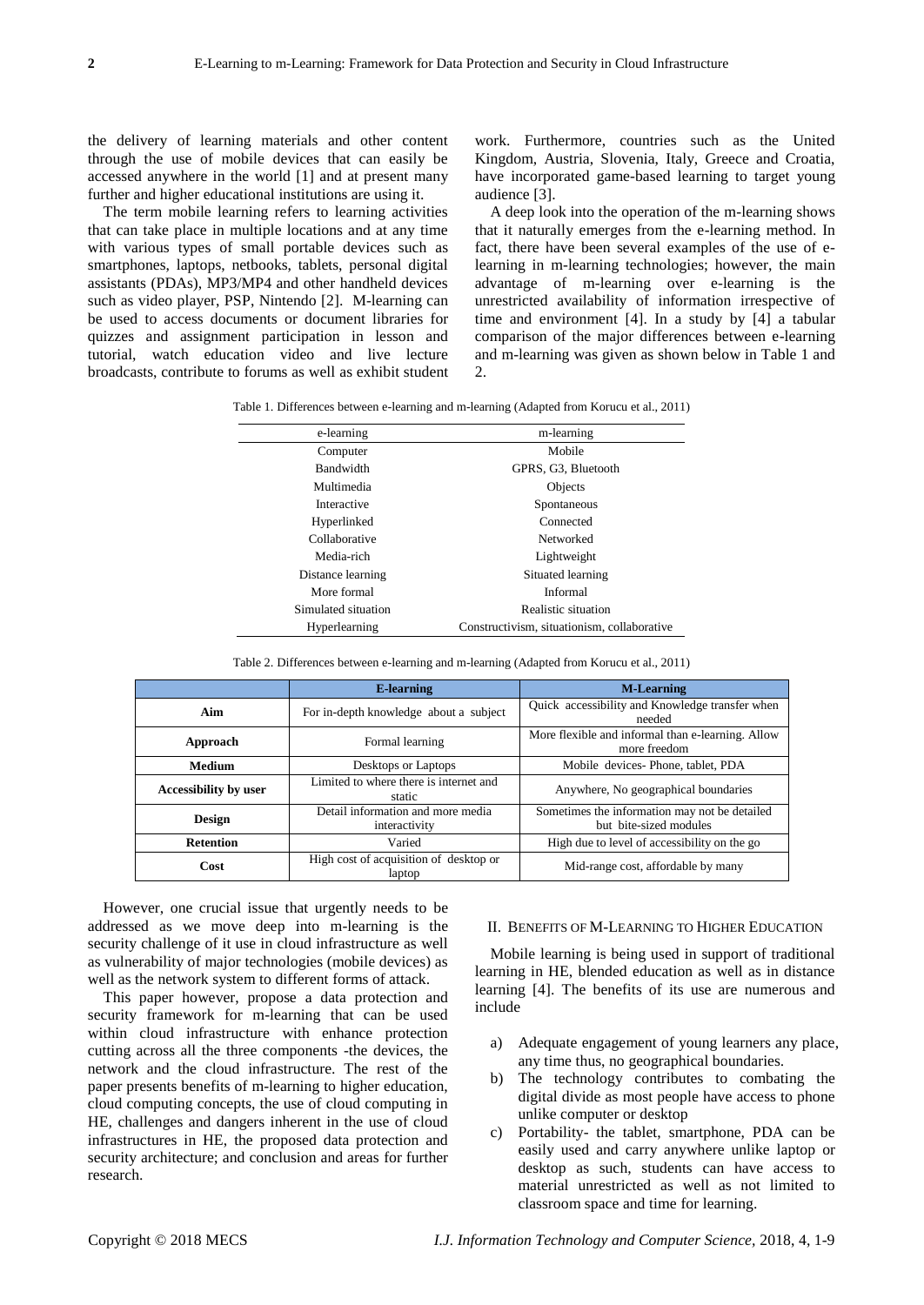- d) Enables collaborative working among student as they can work at the same time on assignment in different locations.
- e) It enhances learning effectiveness as well as develops great autonomy among students.

However, for one to enjoy the maximum benefit from the use of m-learning, there must be a good internet connectivity for downloading, uploading and online working, mobile phone with network or wireless network as well as linkage to institutional learning system, for example Learning management system (LMS) or VLE. Other limitations to the use of m-learning include lack of common operating system and common hardware platform for operating system, design challenges (technical features of the device) and evaluation challenges [5]. In addition to all these challenges, the use of cloud infrastructure for the m-learning has created a unique security challenge that must be properly addressed in order to forestall dangers inherent in loss or misuse of learner or institutional data. Research findings indicate that both lecturers and students are interested in adopting m-learning; however, the security issues relating to data loss, privacy loss, privacy infringement as well as trust of the system have been a major hindrance to them [6].

# III. CLOUD COMPUTING CONCEPTS

The term cloud computing (CC) has been described by many authors differently. It is a new paradigm with new technologies, such as virtualisation [7], [8], [9]). However, CC leverages the power of the internet to provide computing resources – hardware, software, infrastructure, platforms, data, etc  $-$  on demand to end users. The National Institute of Standards and Technology, [10] describes CC as a model for enabling convenient, ondemand network access to shared pool of configurable computing resources (e.g. networks, servers, storage, applications and services) that can be rapidly provisioned and released with minimal management effort or service provider interaction. The NIST definition of cloud is widely accepted because it contains the following characteristics:

- 1) On-demand self-service: Ability of consumers to access computing resources (e.g. server time and network storage) instantaneously and unilaterally without need for human interaction.
- 2) Broad network access: Computing resources and capabilities are available over the network (e.g. Internet) and accessed using various heterogeneous platforms (e.g., mobile phones, tablets, laptops and workstations).
- 3) Resource pooling: The ability to pool providers' computing resources to serve multiple consumers using a multi-tenant virtualization model while dynamically meeting the needs of the consumer. With a pool based model the consumer has no control or knowledge of the exact location as the computing resources (storage, processing etc) are virtualized.
- 4) Rapid elasticity: Ability to provision instantaneously and dynamically based on particular needs and demands at any time.
- 5) Measured service: Being able to measure usage of computing resources with the use of metering mechanism such that resources are better controlled and monitored.

The table below summarises the key characteristics and concepts by different authors and researchers:

| <b>Authors</b> | Software       | <b>Hardware</b>  | <b>Service</b> | Data       | <b>Scalability</b> | <b>Virtualisation</b> | <b>Network</b>           | Pay-Per-Use | <b>SLA</b>     | N <sub>0</sub><br><b>Upfront</b><br>Cost |
|----------------|----------------|------------------|----------------|------------|--------------------|-----------------------|--------------------------|-------------|----------------|------------------------------------------|
| $[7]$          |                | $\Delta$         |                |            |                    |                       |                          |             | V              |                                          |
| [8]            | $\sqrt{ }$     | $\sim$           | $\sqrt{ }$     |            |                    |                       | $\Delta$                 |             |                |                                          |
| [9]            |                |                  |                |            |                    |                       |                          |             |                |                                          |
| $[27]$         | $\Delta$       | $\Delta$         | $\Delta$       |            |                    |                       |                          |             |                |                                          |
| $[10]$         | $\sim$         | $\Delta$         |                |            |                    |                       |                          |             |                |                                          |
| $[22]$         | $\Delta$       |                  | $\sim$         |            |                    |                       | $\overline{\phantom{a}}$ |             |                |                                          |
| $[23]$         | $\sim$         |                  |                |            |                    |                       |                          |             |                |                                          |
| $[24]$         |                | $\Delta$         | $\sim$         |            |                    |                       |                          |             | V              |                                          |
| $[25]$         | N              | $\Delta$         | $\sim$         | $\sqrt{ }$ |                    |                       |                          |             |                |                                          |
| $[26]$         |                |                  |                |            |                    |                       |                          |             |                |                                          |
| <b>Total</b>   | $\overline{7}$ | $\boldsymbol{9}$ | $\overline{7}$ | 1          | 6                  | 6                     | 6                        | 3           | $\overline{2}$ |                                          |

Table 3. Cloud computing key concepts

CC is classified based on service provided and method of deployment. The three main cloud service models are: Software as a Service (SaaS), Platform as a Service (PaaS), Infrastructure as a Service (IaaS) and the recently emerging Data as a Service (DaaS) that delivers virtualised specific data on demand. Cloud deployment models are: private cloud, community cloud, public cloud and hybrid cloud.

#### IV. THE USE OF CLOUD INFRASTRUCTURE IN HE

The demand for higher education is increasing due to a number of factors e.g. the growths in the world's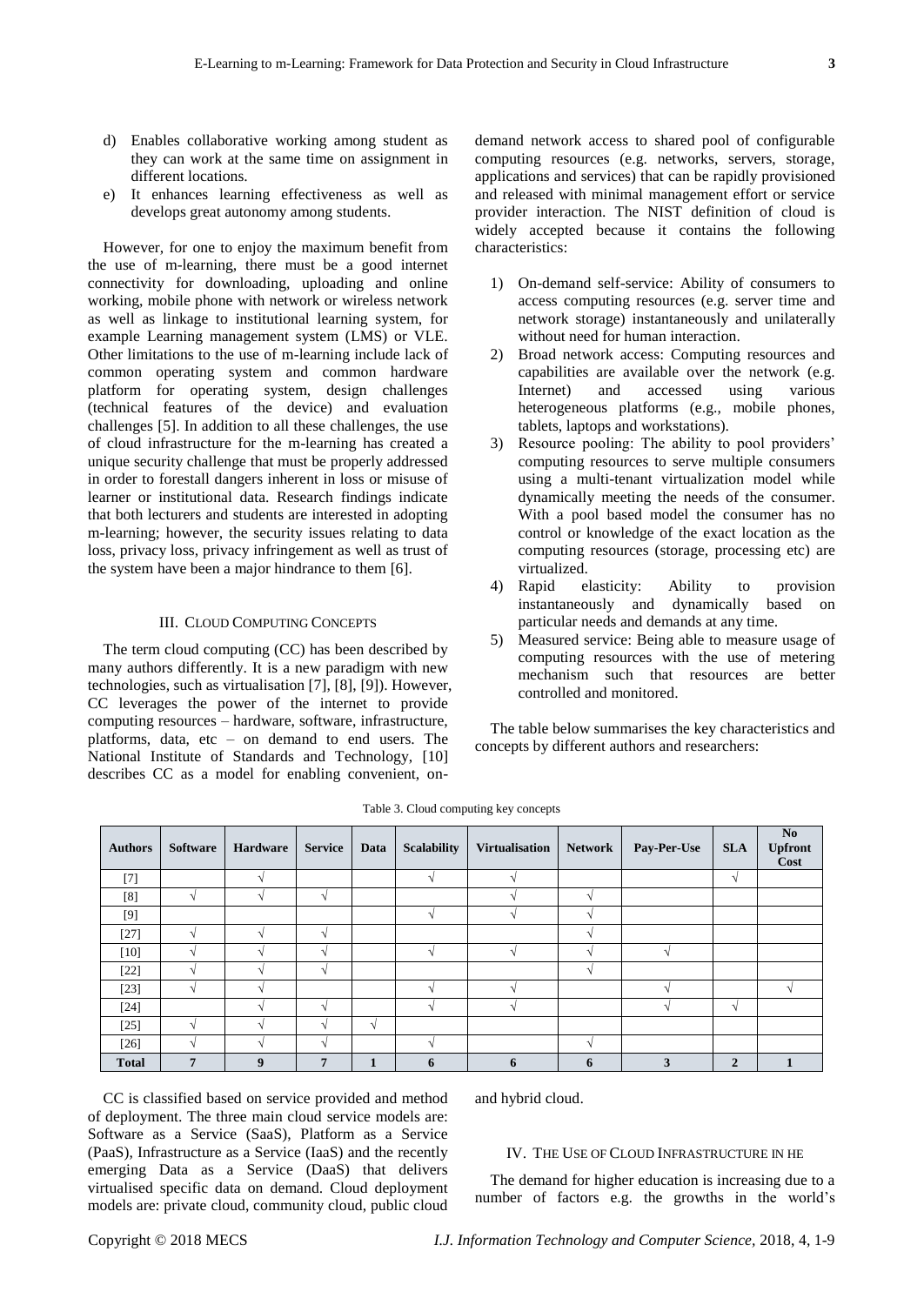population. Staff and students mobility are also on the increase due to globalisation. IT however, plays a significant role in ameliorating the pressure on the demand for places in higher institutions and the associated increase in cost [11].

By using internet platforms along with their communication, collaborative and interactive features, CC has become an attractive proposition to organisations and higher educational institutions (HEIs) alike to conduct their businesses. This is because CC overcomes the complexities involved with hardware and software configuration that are commonplace in other platforms. Furthermore, it has the potential to deliver dynamic mobile interactive computational services by exploiting and leveraging on integrated IT infrastructure [19] [20].

HEIs are constantly availing themselves of opportunities to exploit and share teaching capabilities, learning resources and content management through their online presence [11]. [12] went further to classify and summarise various infrastructures for educational institutions in their research. With CC, wider audience are reached with learning contents and learners' choices are personalised to deliver classes synchronously and asynchronously. In addition, CC allows for greater flexibility, enhanced availability and mobility in the use of resources to meet the need of the end users as well as deal with the problem associated with teaching a large group. As such, many higher institutions are moving into cloud adoption and uses in order to achieve operational efficiency, unrestricted application availability as well as economies of scale. The cloud computing deployment for m-learning in HE can be seen through the three service models as shown in the Fig.2 below.



Fig.2. Model of Mobile Cloud computing (Adapted from [28])

- 1) *Software as a service (SaaS) -* This allows HEIs to use the application and other software through the cloud platform. For example Microsoft (Office 365) Adobe (Creative suite), Odyssey, e-book (Override) and Google apps
- 2) *Platform as a service (PaaS) -* Help HEIs to use application development environment to design and customized their virtual lab for their learners/ students using PaaS. Examples include Microsoft (Window Azure) and Google (App engine)
- 3) *Infrastructure as a Service (IaaS) -* This allows HEIs to deploy and run application and other operating software for processing, networking and storage. Examples include Amazon AWS.

#### V. CHALLENGES AND DANGERS INHERENT IN THE USE OF CLOUD INFRASTRUCTURE

Despite the perceived advantages of CC in higher education, it is not without challenges and inherent dangers. A number of technical challenges will need to be overcome before CC could be fully adopted and used by the HEIs. For instance, CC is multi-disciplinary, thus, requires a good knowledge and skill in virtualization, routing, data use, security etc by the IT and administrative staff most of whom do not have such skills [13].

CC being a new technology poses its challenges as research is still in the infancy stages thus, HEIs will face more than just technical and cost challenges [14]. As [15] pointed out, organisational cultural difficulties and lack of expertise to manage risks and service performance with third parties act as part of the challenges facing HEIs. [16] identified security, performance and availability, compatibility issues, cost associated with vendor integration and management as some of the challenges facing HEIs. [12] summarised challenges and cloud specific issues in relation to education. They went further to classify the various challenges in the use of cloud infrastructures for educational institutions as shown in the table below: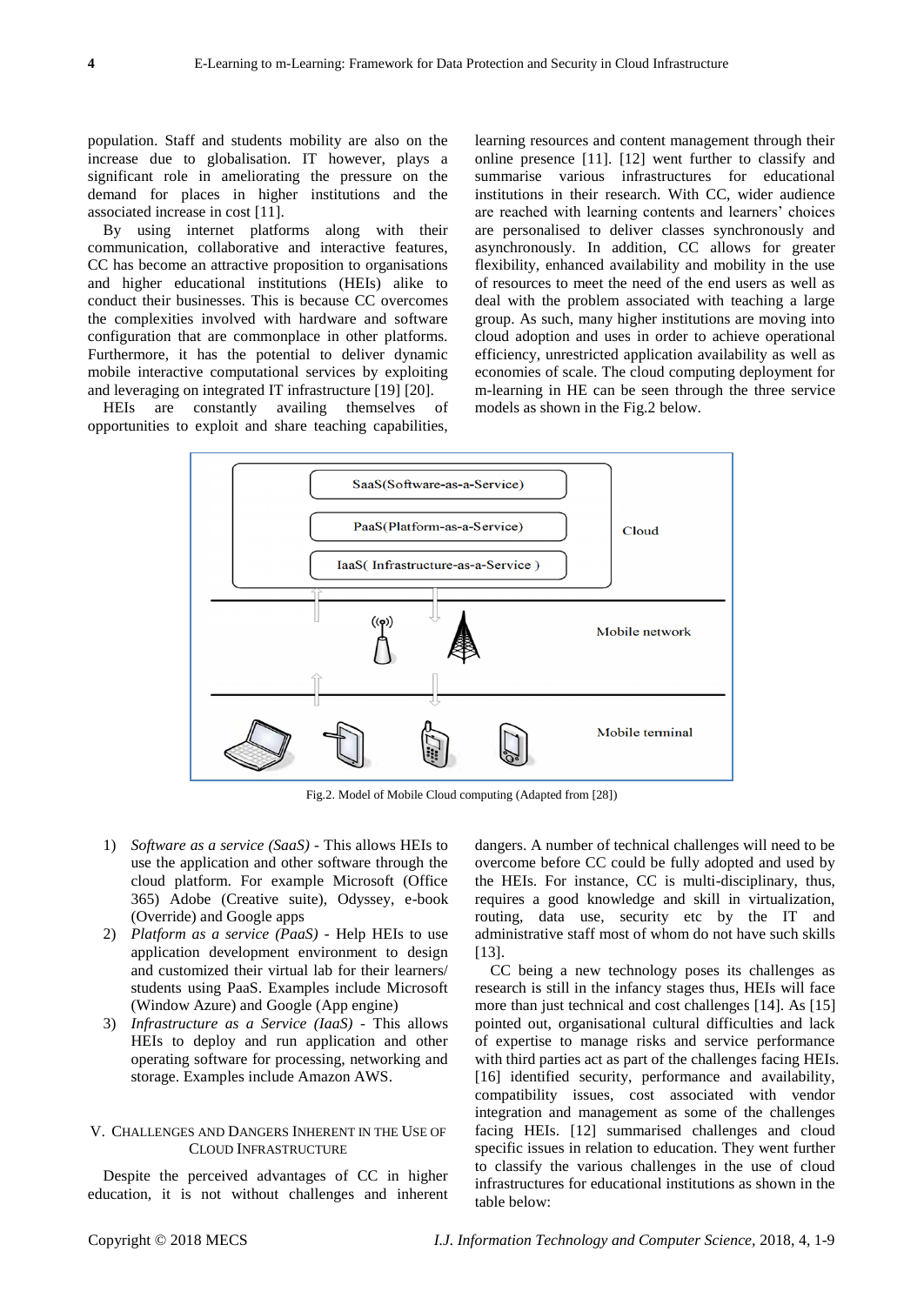| <b>Cloud Security Issues/ Type of Breaches</b> |                                               |
|------------------------------------------------|-----------------------------------------------|
| <b>Challenges</b>                              |                                               |
| <b>Top Threats</b>                             | Data breaches                                 |
|                                                | Data loss                                     |
|                                                | Account or service traffic hijacking          |
|                                                | Insecure interfaces and application programme |
|                                                | interfaces                                    |
|                                                | Denial of Service attacks (DoS)               |
|                                                | Malicious insiders                            |
|                                                | Abuse of cloud services                       |
|                                                | Shared technology vulnerabilities             |
| <b>Policy and</b>                              | Lock-in                                       |
| <b>Organisational Risks</b>                    | Loss of governance                            |
|                                                | Compliance challenges                         |
|                                                | Cloud service termination or failure          |
|                                                | Supply chain failure                          |
| <b>Technical Risks</b>                         | Isolation failure                             |
|                                                | Resource exhaustion                           |
|                                                | Intercepting data in transit                  |
|                                                | Insecure of ineffective deletion of data      |
| <b>Legal Risks</b>                             | Issues due to jurisdiction                    |
|                                                | Data protection risks                         |
| <b>Other Risks</b>                             | Unauthorised access                           |
|                                                | Theft of equipment                            |
|                                                | Natural disasters                             |

#### Table 4. Challenges in cloud infrastructure

However, when m-learning is used in cloud infrastructure, the security threats and cyberattack risk to learners and institutional data increase. These attacks have significant impact on the learners, organisations and educational institutions. The fig. below presents a component diagram of the different vulnerabilities from the mobile device to cloud computing infrastructures.



Fig.3. Cloud vulnerabilities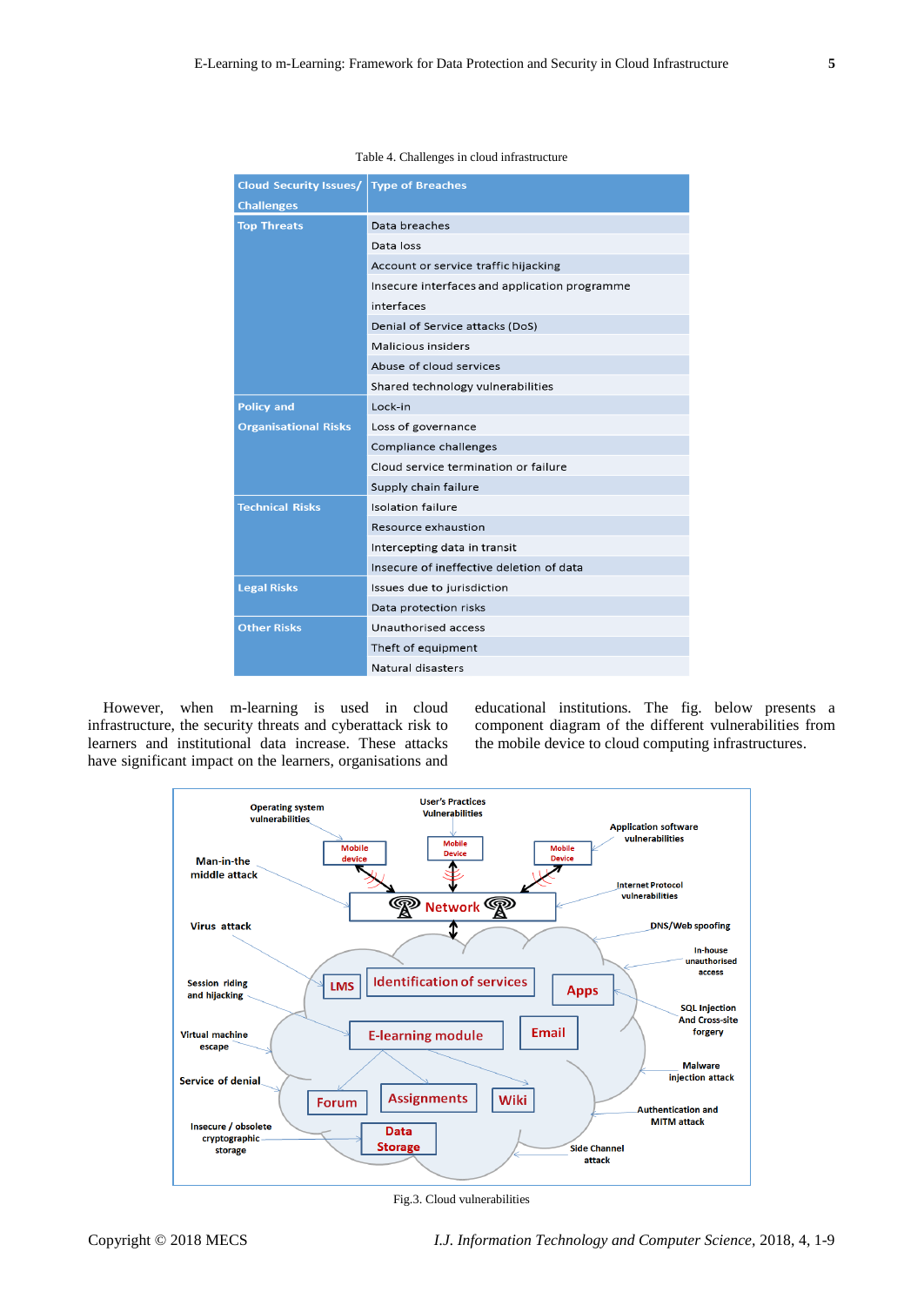**The mobile devices**- This includes the vulnerabilities that most mobile devices such as phones, smart phones, tablet, PDAs are expose to, just like any other computer system. These are operating system vulnerability, mobile web browser security, application based threats such as untrusted application, application collusion, spyware, malware attack, data leak, jailbreak (situation in which the built-in restriction on security is bypassed) as well as other user's personal practices. The threats from the attackers are increasing in sophistication and often happen during downloading and installation of application. When the attacks happened, sensitive information and money of learner or staff can be stolen. Similarly, malicious sms and push advertisement can be sent to others in form of distributed attack. The extent of the attack can lead to the betrayer of the users trust and loyalty on the security and reliability of the mobile devices [1]. However, the system illiterates and securityunaware users often fall for the antics of the attackers.

**The network platform (provider)** –This is vulnerability inherent in the service provider that the mobile device belongs. The attack may be in the form of the malicious external agent supplanting the server in order to carry out the attack as well as breaking internet protocol.

**The Cloud Platform -** The cloud infrastructure platform is highly susceptible to malicious attack from outsiders, in-house staff or cloud computing users. This raises high security concerns with respect to cloud physical security, data integrity, encryption/ decryption controls and payment security on the cloud [12]. There are different vulnerabilities that are found in the cloud platform which often lead to attacks such as:

- 1) **Distributed denial of service (DDOS):** involves the attacker preventing legitimate user from having access to the information or services provided the cloud infrastructure provider and this is done by degrading or completely breaks down the users network connectivity and other network resources (CPU, web server, storage). In most cases, the attacker uses distributed denial of service which includes bandwidth depletion (flooding attack, amplification attack) and resources depletion (malformed packet, protocol vulnerability exploitation).
- 2) **Malware injection attacks:** involves attempts to inject a malicious service, application or even virtual machine into the cloud system depending on the cloud service models (SaaS, PaaS and IaaS). In order to perform this attack, the attacker exploit the vulnerability of the web application by creating his own malicious web application, service or virtual machine instance and this is added or embedded into the cloud system services. Once the malicious software has been added to the cloud system, the attacker has to trick the cloud system to recognise and treat the malicious software as a valid instance.
- 3) **Side Channel attack:** involves directing attack to

compromise infrastructure as a Service (IaaS) by placing a malicious virtual machine as co-resident to the target cloud server. It mostly targets cryptographic algorithms implementation in the cloud system [17].

- 4) **Authentication and MITM attack:** involves using a method and process used for authentication of users. Attackers target users where simple username and password combination-type of authentication are used. The authentication method and process might have weakness inherent in them as such might allows credential interception and replay. From this weak point, the attackers can place themselves in the communication path that is, between the user device and service provider in order to carry out attack. This is known as Man-In-the-Middle attack (MITM).
- 5) **Virtual machine escape:** is a security attack that compromise isolation between VM and the host machine. The program running on the VM is able to bypass the virtual layer so as to get access to the host machine. Once the program has access to the host machine, it can take control and cause complete breakdown of the security architecture of the host through the attack.

*The devices-* This involves enhancement of the security features, the different software and application in the different mobile devices used by the students, tutors, lecturers and staff This includes using multiple client authentications and multiple firewalls for the mobile web browser and institutional network server. In addition, malware detector can be used to detect malicious malware in the application programing interface (API) and this can be easily to the mobile security tool which becomes effective during mobile device scanning.

*Network level:* It involves the network reliability such as secure routing, authentication and access control as well as adequate network application security and firewall.

*Cloud Platform:* solutions to the challenges of cloud computing platform include:

- 1) *Distributed multi-cloud storage:* involves distributing encrypted sensitive data of the higher institution on the cloud provider multi -cloud storage facilities. This could be a potential solution to the data security issues in cloud as it will help in managing and spreading out the heavy traffic to the cloud infrastructures especially during peak period (load balancing). It could also be used to overcome the problem of maximum-size file.
- 2) *Authentication:* involves building a strong two tier CAPTCHA solution that will help in detecting an illegitimate user from the legitimate as well as distinguish computer program from human users. For instance, when students or staff request for service through the cloud system, the system should be able to verify the identity and credential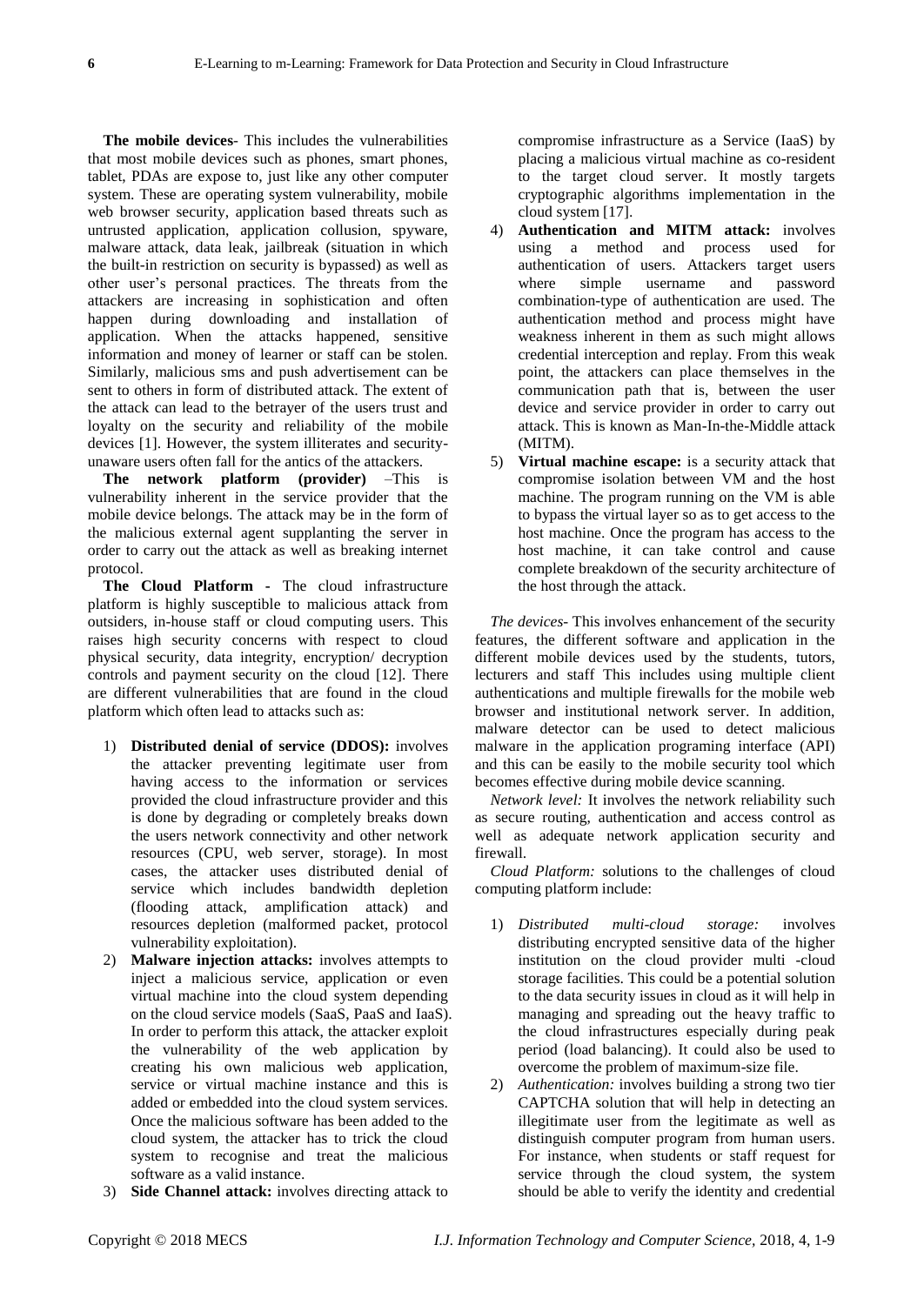before access to the institution's network is granted

- 3) *Data encryption:* involves the process of transforming the data or information into undecipherable code before storage and during connection to other networks. It uses parameter or key to carry out the transformation and can be used to create a digital signature which allows authentication to be easily carried out on the user. It does not only help the learners or network providers but also helps to check insider attack of the cloud infrastructure. The higher institution alongside the cloud provider should determine which sensitive data to encrypt based on the organisational security policy. Traditional encryption algorithms such as Data Encryption Standard (DES), Triple DES algorithm (3DES), RSA (public key) algorithm, Symmetric Key Encryption, Advanced Encryption Standard (AES) and Blowfish algorithm techniques can be used to encrypt the different files on the system [12].
- 4) *Backup and recovery:* in backup and recovery, the cloud service provider could ensure regular data backup and this often involves sending a copy of the encrypted data to an offsite server hosted by another or third party service provider. However,

the institutions could also do local backup or outsource this to other organisation. This will ensure an effective disaster recovery in case of a major attack on the cloud infrastructures.

- 5) *Authorisation and control:* authorisation and control are used to control accessibility to resources or services in cloud infrastructure. It is used to determine if the user has the privilege and right to access and perform a given action within the resources. This will include ensuring rolebased access control, this simply means using the pre-determined position or roles of the user to determine authorisation to a certain level of information. For example, the management, staff and students authorisation level for access to data or information on the cloud infrastructure should be different and any privileges granted should be in accordance to the assigned role [18].
- 6) *Protection as a service:* involves providing protection mechanism for the cloud infrastructure that includes prevention of the occurrence of attacks and early detection of intrusion / attacks. The protection as a service will help not only the cloud platform but also the student-device level and network level protection.



Fig.4. Proposed data protection and security architecture

# VI. CONCLUSION AND FUTURE RESEARCH

M-learning technologies have significantly impacted the educational sector since its emergence and the benefits are innumerable**.** However, for it to be properly implement and fully adopted by different users in HEIs,

the issues of security and data protection of m-learning deployed on cloud platform have to be adequately addressed.

This paper has examined the vulnerability issues relating to data protection and security of m-learning platform in cloud infrastructures. It also proposes multilayer platform architecture for the protection of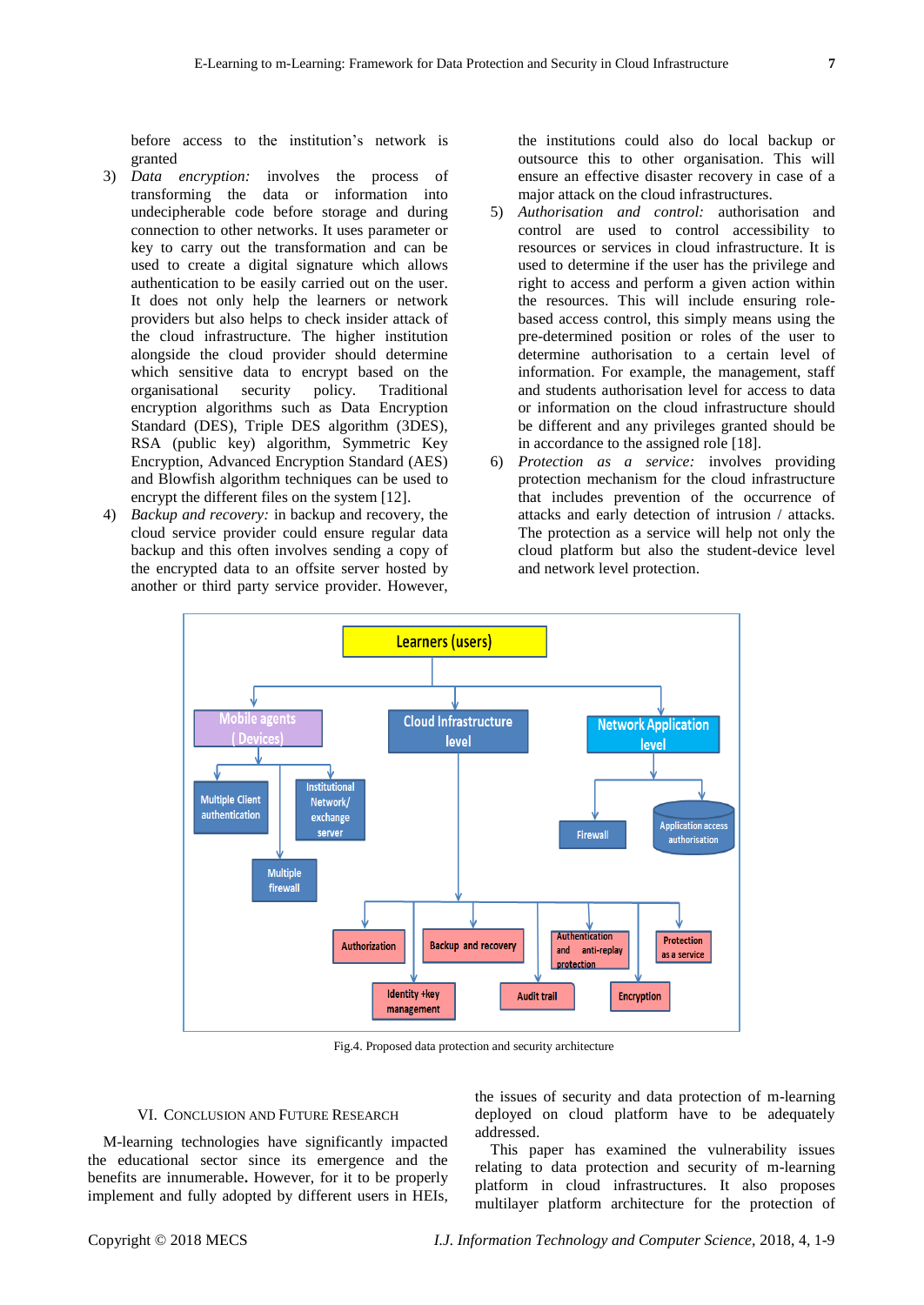learners and their data in cloud infrastructure. It is expected that from this framework, a sequential step will be developed for the implementation and validation of the framework in order to provide protection for the data and user of m-learning in cloud infrastructure. It is believed that most cloud platforms used for m-learning requires very strong security and data protection control. However, a trade-off must be made between the threat of the exposure of data and the efficiency of the architecture. This simply means the HEIs constantly need to reassess their IT security strategies as any breach of data security would result in grave financial implication, operational issues and loss of trust amongst others.

#### **REFERENCES**

- [1] F. Bahry, N. Anwar, N. Amran, and R. Rias 2015. "Conceptualizing security measures on mobile learning for Malaysian higher education institutions". *Procedia-Social and Behavioral Sciences*, *176*, pp.1083-1088.
- [2] D. Keegan, G. Dismihok, N. Mileva, and T. Rekkedal. (2006). "The role of mobile learning in European education". Work Package 4, 227828-CP-1-2006-1-IE-MINERVA-M, European Commission.
- [3] A. Dias, J. Carvalho, D. Keegan, G. Kismihok, N. Mileva, J. Nix, and T. Rekkedal, 2008. "An Introduction to mobile learning". Work package.
- [4] A. T. Korucu, and A. Alkan,, 2011. "Differences between m-learning (mobile learning) and e-learning, basic terminology and usage of m-learning in education". *Procedia-Social and Behavioral Sciences*, *15*, pp.1925-1930.
- [5] A. Al-Hunaiyyan,, R. Alhajri and S. Al-Sharhan , 2016. "Perceptions and challenges of mobile learning in Kuwait". Journal of King Saud University-Computer and Information Sciences
- [6] S. Oyelere, D. Sajoh, Y. Malgwi and L. Oyelere, 2015, November. "Cybersecurity issues on web-based systems in Nigeria: M-learning case study". In Cyberspace (CYBER-Abuja), 2015 International Conference on (pp. 259-264). IEEE.
- [7] R. Buyya, C. Yeo, S. Venugopal, J. Broberg, and I. Brandic, 2009. "Cloud computing and emerging IT platforms: Vision, hype, and reality for delivering computing as the 5th utility". Future Generation computer systems, 25(6), pp.599-616.
- [8] C. Low, Y. Chen, and M. Wu, 2011. "Understanding the determinants of cloud computing adoption". *Industrial management & data systems*, 111 (7), pp.1006-1023
- [9] T. Ercan, (2010). *"*Effective use of cloud in educational institutions"*. Science Direct. Procedia Social and Behavioural Science.* pp. 938-942. Elsevier
- [10] P. Mell, and T. Grance, 2011. The NIST definition of cloud computing.
- [11] C. Allison, A. Miller, I. Oliver, R. Michaelson. and T. Tiropanis (2012). "The Web in education". *Computer Networks*, 56 (18), pp. 3811-3824.
- [12] R. Arora, A. Parashar and C. C. Transforming, 2013. "Secure user data in cloud computing using encryption algorithms". International journal of engineering research and applications, 3(4), pp.1922-1926.
- [13] D.Morrill, (2011) "Cloud Computing in Education" Available at https://www.cloudave.com/14857/cloudcomputing-in-education/
- [14] A. Jain and U.S. Pandey, (2013). "Role of Cloud computing in higher education. *International Journal of Advanced Research in Computer Science and Software Engineering*, *3*(7).
- [15] R. Katz, P. Goldstein, R. Yanosky, and B. Rushlo. "Cloud computing in higher education." In EDUCAUSE.[Online],[Retrieved October 5, 2017], http://net. educause. edu/section\_params/conf/CCW, vol. 10. 2010.
- [16] S. Tout, W. Sverdlik, and G. Lawver (2009). *Cloud computing and its security in higher education.* [Online] Available from: from: [https://www.researchgate.net/profile/Samir\\_Tout/publicati](https://www.researchgate.net/profile/Samir_Tout/publication/255618308_Cloud_Computing_and_its_Security_in_Higher_Education/links/553841300cf226723ab62be6.pdf) [on/255618308\\_Cloud\\_Computing\\_and\\_its\\_Security\\_in\\_H](https://www.researchgate.net/profile/Samir_Tout/publication/255618308_Cloud_Computing_and_its_Security_in_Higher_Education/links/553841300cf226723ab62be6.pdf) [igher\\_Education/links/553841300cf226723ab62be6.pdf](https://www.researchgate.net/profile/Samir_Tout/publication/255618308_Cloud_Computing_and_its_Security_in_Higher_Education/links/553841300cf226723ab62be6.pdf) [Accessed 15 March 2017].
- [17] A. Singh, D. Shrivastava. (2012) "Overview of attacks on cloud computing". International Journal of Engineering and Innovative Technology (IJEIT). 2012 Apr;1(4).
- [18] J. M. Calero, N. Edwards, J. Kirschnick, L.Wilcock, and M. Wray, 2010. "Toward a multi-tenancy authorization system for cloud services". IEEE Security & Privacy, 8(6), pp.48-55.
- [19] I. Ivanov, (2011). "Cloud computing in education: the Intersection of challenges and opportunities". In: *International Conference on Web Information Systems and Technologies,* pp. 3-16, Springer, Berlin, Heidelberg.
- [20] G. Feuerlicht, V. Snasel, P. Szczepaniak, A. Abraham and J. Kacprzyk (2010). "Next Generation SOA: Can SOA Survive Cloud Computing?" In: *Advances in Intelligent Web Mastering - 2* Springer Berlin / Heidelberg, pp. 19-29.
- [21] R. N. Katz, P. Goldstein, and R. Yanosky, 2009. "Demystifying cloud computing for higher education". EDUCAUSE Center for Applied Research Bulletin, 19, pp.1-13.
- [22] P. Pocatilu, F. Alecu, and M.Vetrici, 2010. "Measuring the efficiency of cloud computing for e-learning systems". *Wseas transactions on computers*, *9*(1), pp.42- 51
- [23] J. Staten, (2009). *Is Cloud Computing Ready For The Enterprise?* [Online] Available from: http://ceria.dauphine.fr/cours98/CoursBD/doc/Forrester-Cloud-computing-report080307%5B1%5D.pdf [Accessed 13 October 2017].
- [24] L.M Vaquero, M. Rodero-Merino, J. Caceres and M. Lindner. (2009). Break in the Clouds: Towards a Cloud definition. *ACM SIGCOMM Computer Review,* 39 (1), pp. 50-55.
- [25] L. Wang, J. Tao and M. Kunze (2008). "Scientific Cloud Computing: Early Definition and Experience". In*: the 10th IEEE International Conference on High Performance Computing and Communications*, 8, pp. 825-830. IEEE.
- [26] A. Weiss. (2007). "Computing in the clouds". *networker*, *11*(4), pp.16-25.
- [27] X. Li, Y. Li, T. Liu, J. Qiu, and F. Wang, (2009). "The Method and Tool of Cost Analysis for Cloud Computing". *2009 IEEE International Conference on Cloud Computing.* DOI 10.1109/CLOUD.2009.84, IEEE Computer Society.
- [28] H. Suo, Z. Liu, J. Wan, and Zhou, K. (2013). "Security and privacy in mobile cloud computing". In Wireless Communications and Mobile Computing Conference (IWCMC), 2013 9th International (pp. 655-659). IEEE.